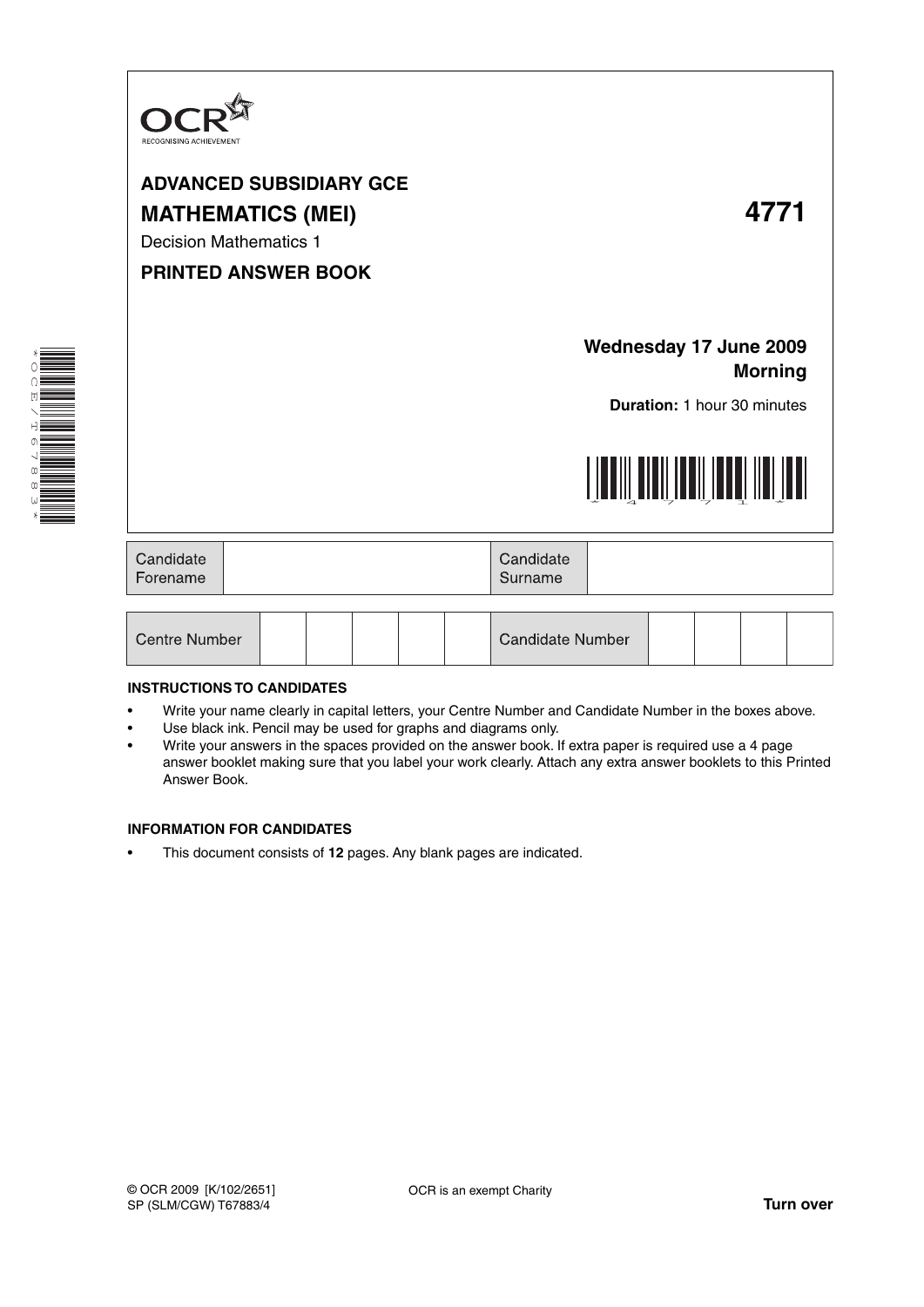

Vertex 4  $\bullet$  Vertex 3

 **(iii)**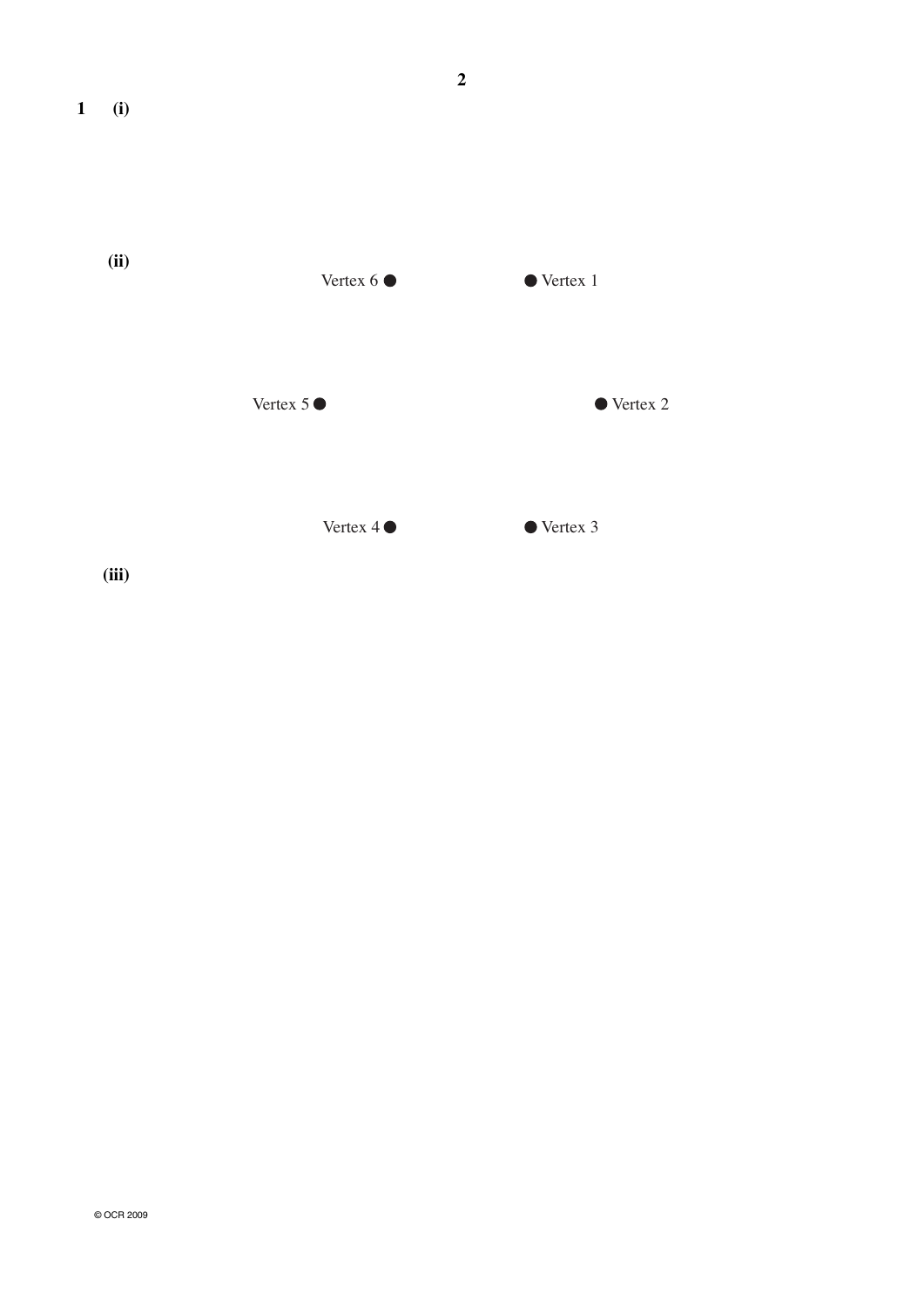**2 (i)**

 **(ii)**

 **(iii)**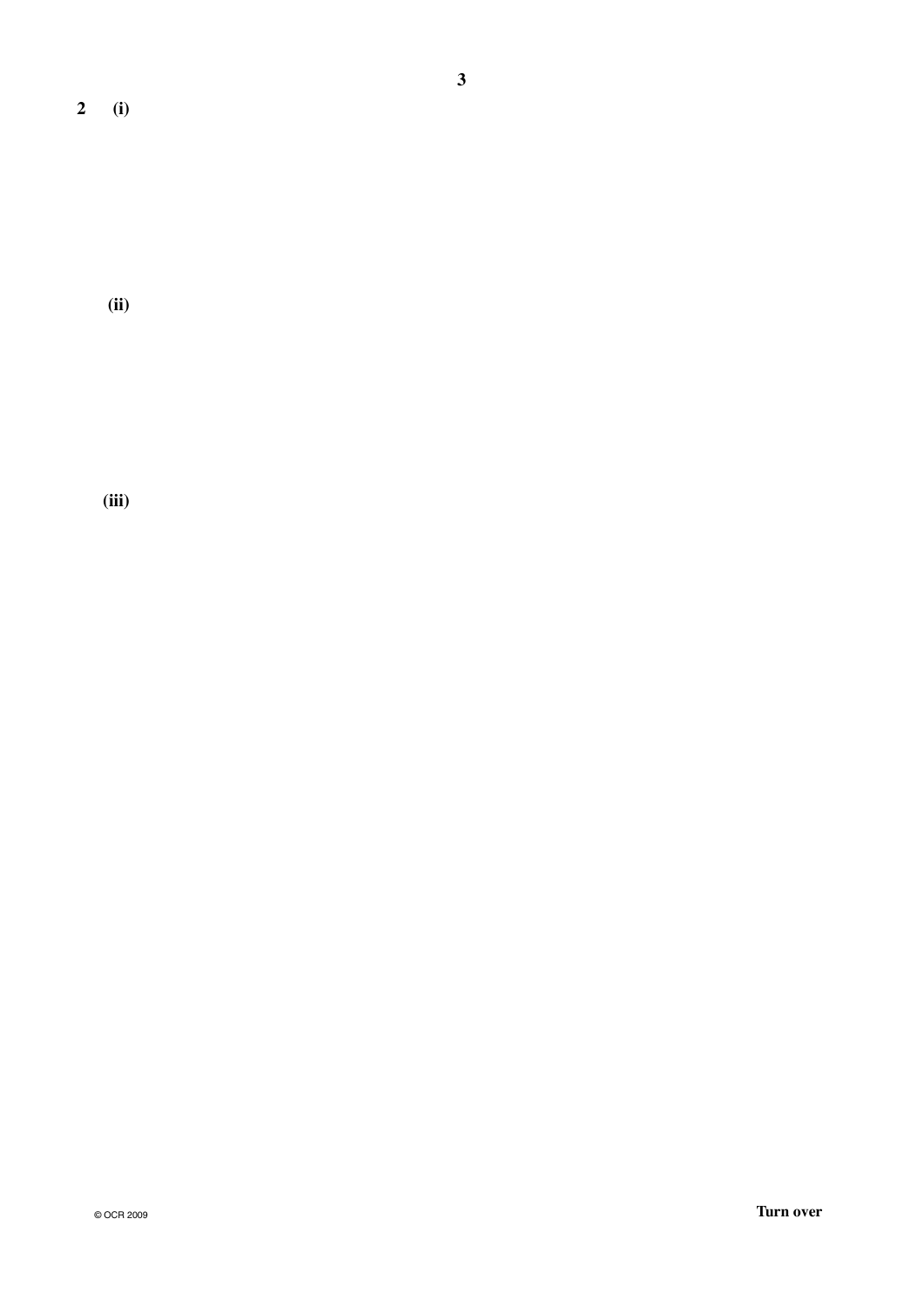**3 (i)**



Solution:

 **(ii)**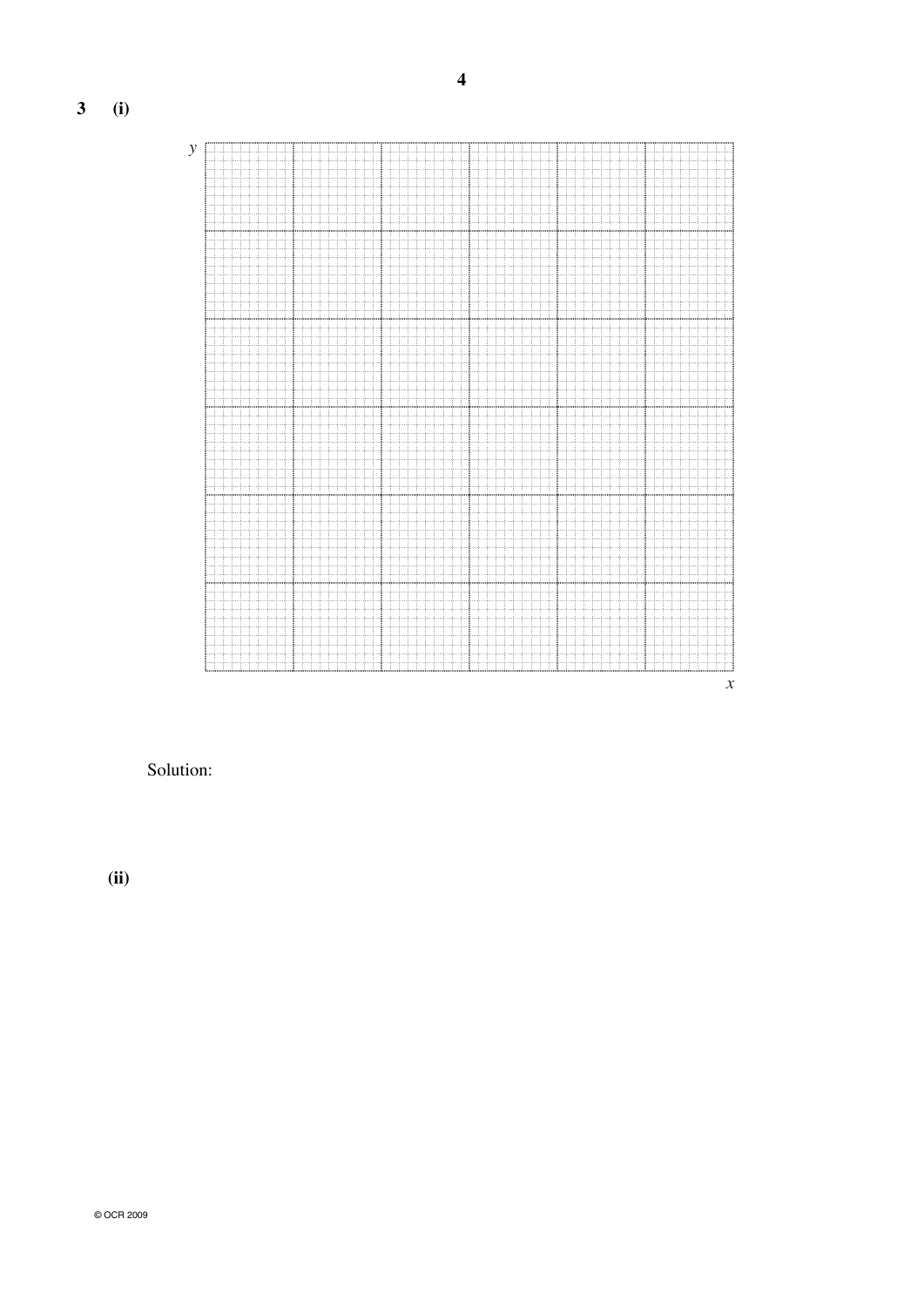#### **3 (i) SPARE COPY OF GRAPH PAPER FOR QUESTION 3(i)**



#### Solution: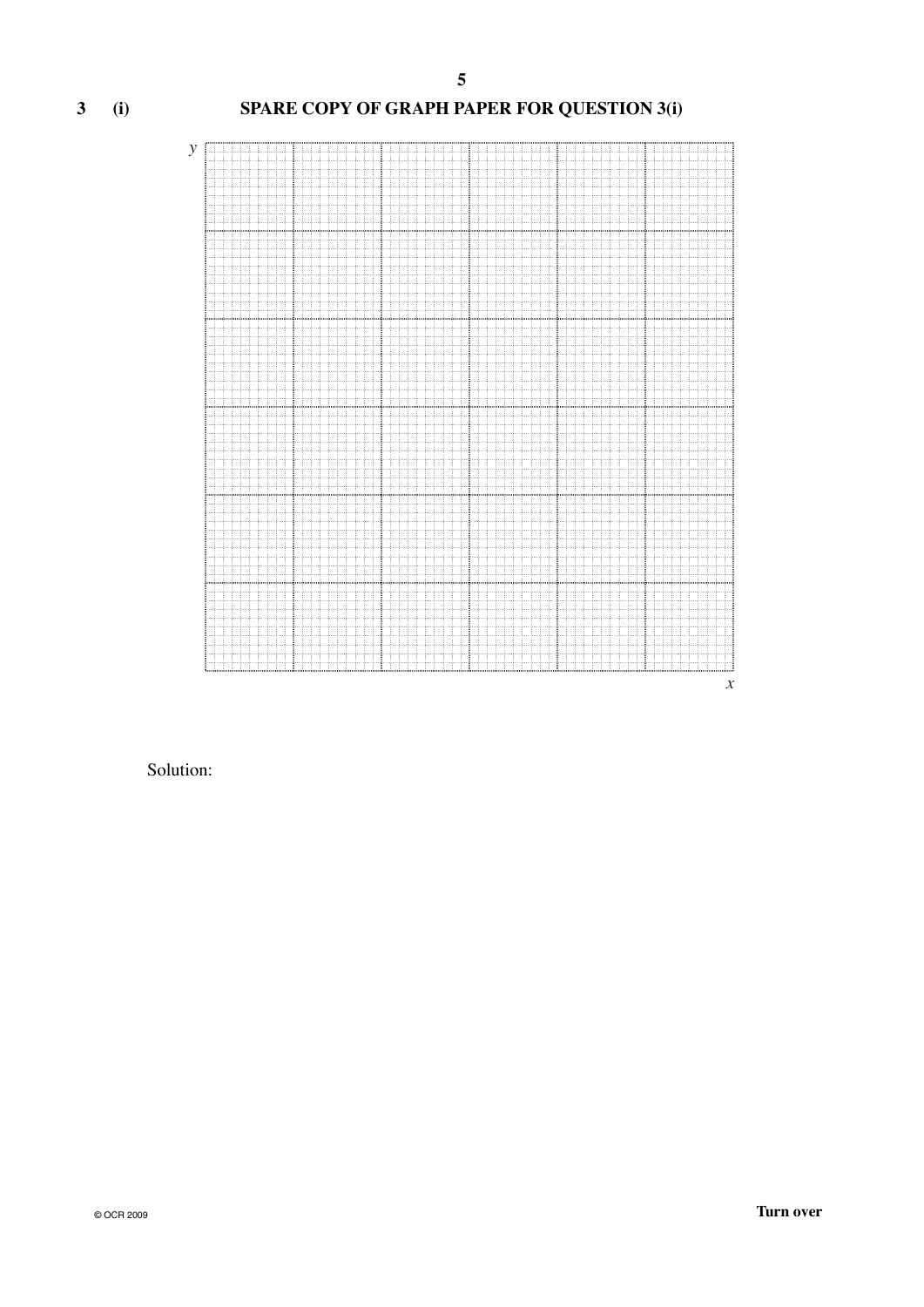### **(ii)** Random digits

| run <sub>1</sub> |                | 5 | 6 | 4 | 9 | 4 | 6                | $\theta$ | $\theta$       | 9 |
|------------------|----------------|---|---|---|---|---|------------------|----------|----------------|---|
| run 2            | 8              |   | 8 | 6 | 6 | 3 | 2                | 9        | 7              |   |
| run 3            | 2              |   | 9 | 4 | 9 |   | 8                | 2        | 5              |   |
| run <sub>4</sub> | 6              | 8 | 7 | 9 | 4 | 6 | $\theta$         | 6        | 6              | 8 |
| run 5            | 6              | 0 | 5 | 7 | 7 |   |                  | 8        | 5              |   |
| run 6            | 6              |   |   | 9 | 7 | 2 | 2                | 7        | 4              | 7 |
| run 7            | 5              |   | 7 | 3 | 2 | 7 |                  |          | 5              | 5 |
| run 8            | $\overline{0}$ | 7 | 3 | 9 | 6 | 8 | $\boldsymbol{0}$ | 9        | $\overline{c}$ | 3 |
| run 9            | 9              | 4 | 2 | 9 | 2 | 3 | 2                | 6        | $\theta$       |   |
| run 10           | 2              | 8 | 5 | 8 | 6 | 9 |                  | 4        | 8              | 3 |

### Simulation runs

| run 1  |        |
|--------|--------|
| run 2  | A      |
| run 3  | A      |
| run 4  | A      |
| run 5  | A      |
| run 6  | A      |
| run 7  | A      |
| run 8  | A      |
| run 9  | L<br>Α |
| run 10 |        |

**Probability of exiting at A: ………..** Probability of exiting at B: ……….

Mean number of runs between vertices: ……….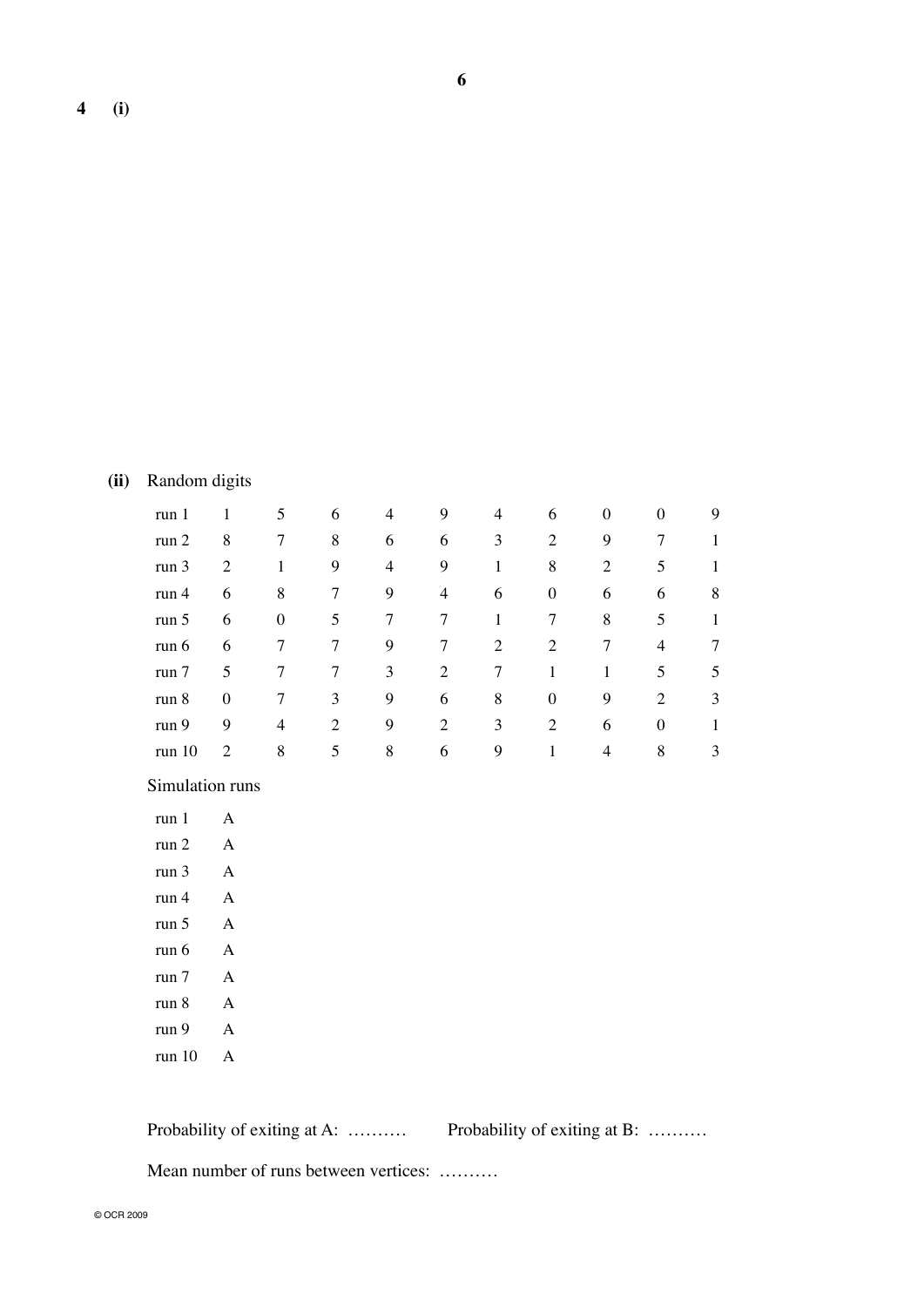| (iv) | Random digits |   |          |   |                  |   |   |   |   |   |   |
|------|---------------|---|----------|---|------------------|---|---|---|---|---|---|
|      | run 1         | 4 | 6        |   | 6                |   |   | 6 |   |   |   |
|      | run 2         |   | 4        |   | $\overline{c}$   |   | ി | 4 | 8 | 8 |   |
|      | run 3         |   | 5        | 8 | 8                | ∍ |   | 8 | 8 | 9 | 3 |
|      | run $4$       | 4 | 4        | 8 | 9                | 4 |   | 4 | 9 |   |   |
|      | run 5         | 2 | $\Omega$ | 3 | 3                |   |   |   |   |   | 6 |
|      | run $6$       | 6 | 5        | 3 | $\boldsymbol{0}$ | 4 |   | 8 | ∍ | 9 | 2 |
|      | run 7         | 2 | 3        | 5 | 8                | 2 | 3 |   | 4 |   | Һ |
|      | run 8         | 3 |          |   |                  | 6 | 9 |   |   | 4 |   |
|      | run 9         | 0 | Q        |   | 6                |   | ◠ |   |   |   | 3 |

run 10 0 5 0 6 9 1 3 6 0 0

Simulation runs

| run 1  |              |
|--------|--------------|
| run 2  | $\Delta$     |
| run 3  | A            |
| run 4  | A            |
| run 5  | A            |
| run 6  | A            |
| run 7  | $\mathbf{A}$ |
| run 8  | $\Delta$     |
| run 9  | A            |
| run 10 |              |

| Probability of exiting at A: |  |
|------------------------------|--|
| Probability of exiting at B: |  |
| Probability of exiting at C: |  |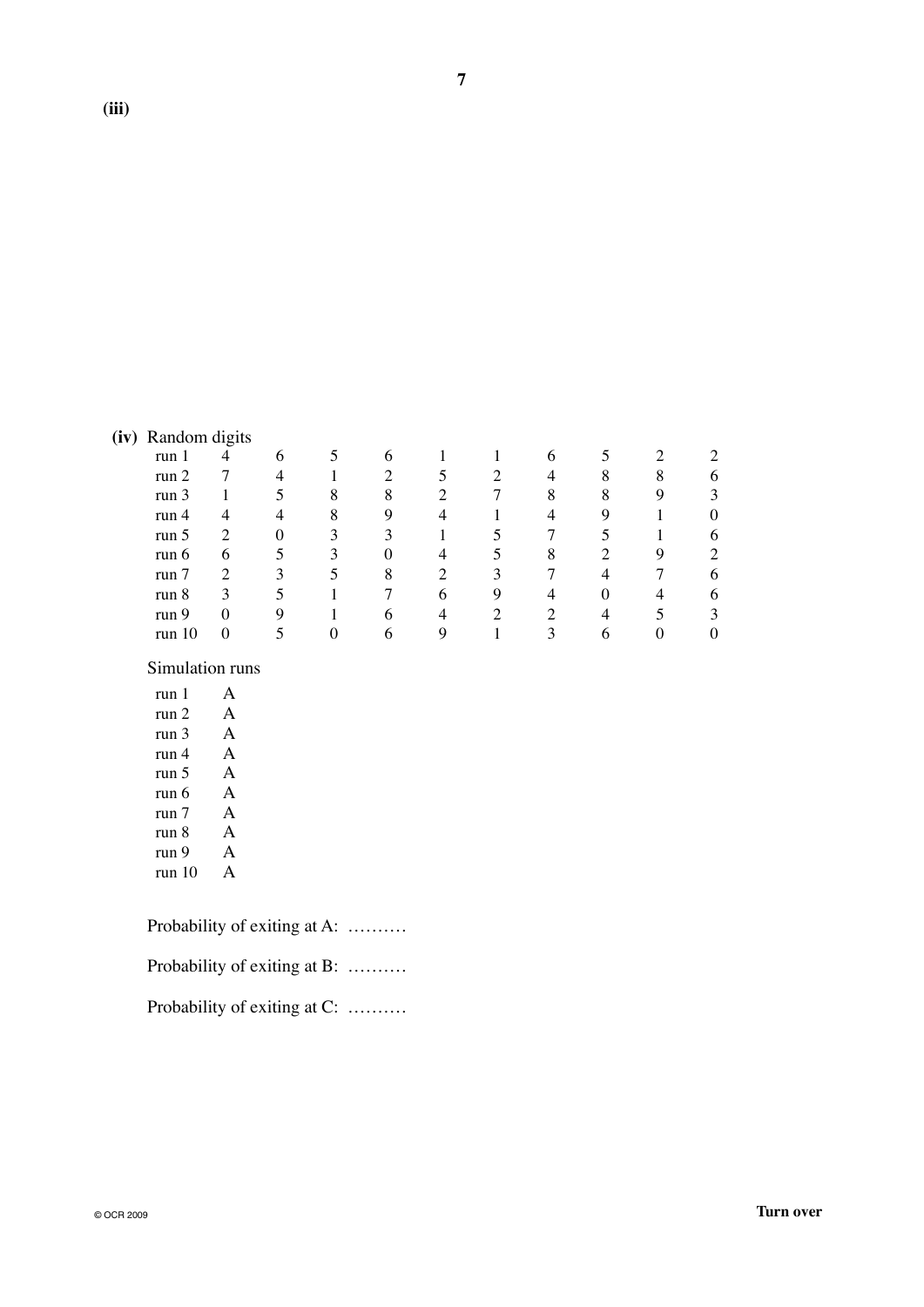

Order of inclusion:

Total length: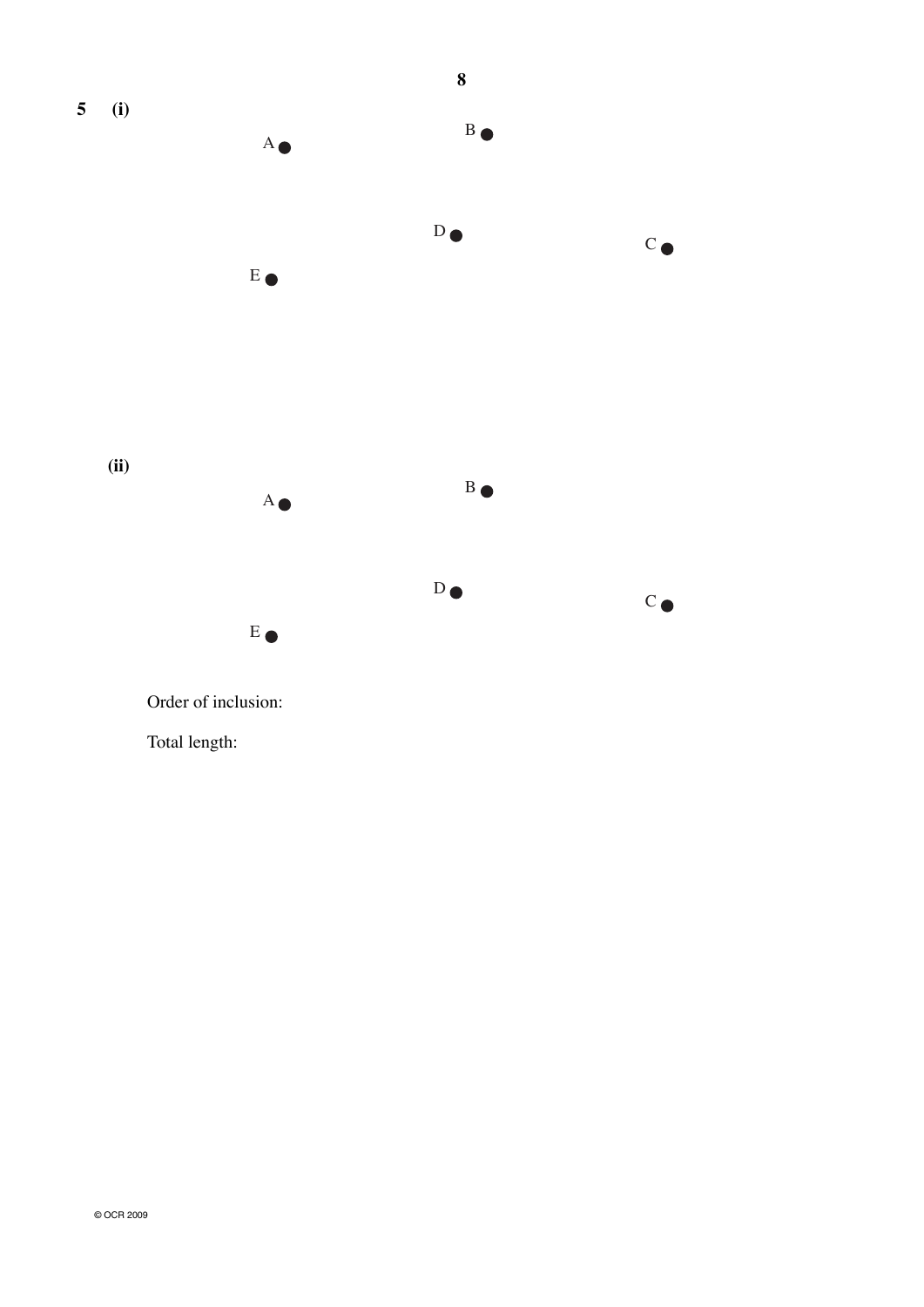

Advice:

**(iv)**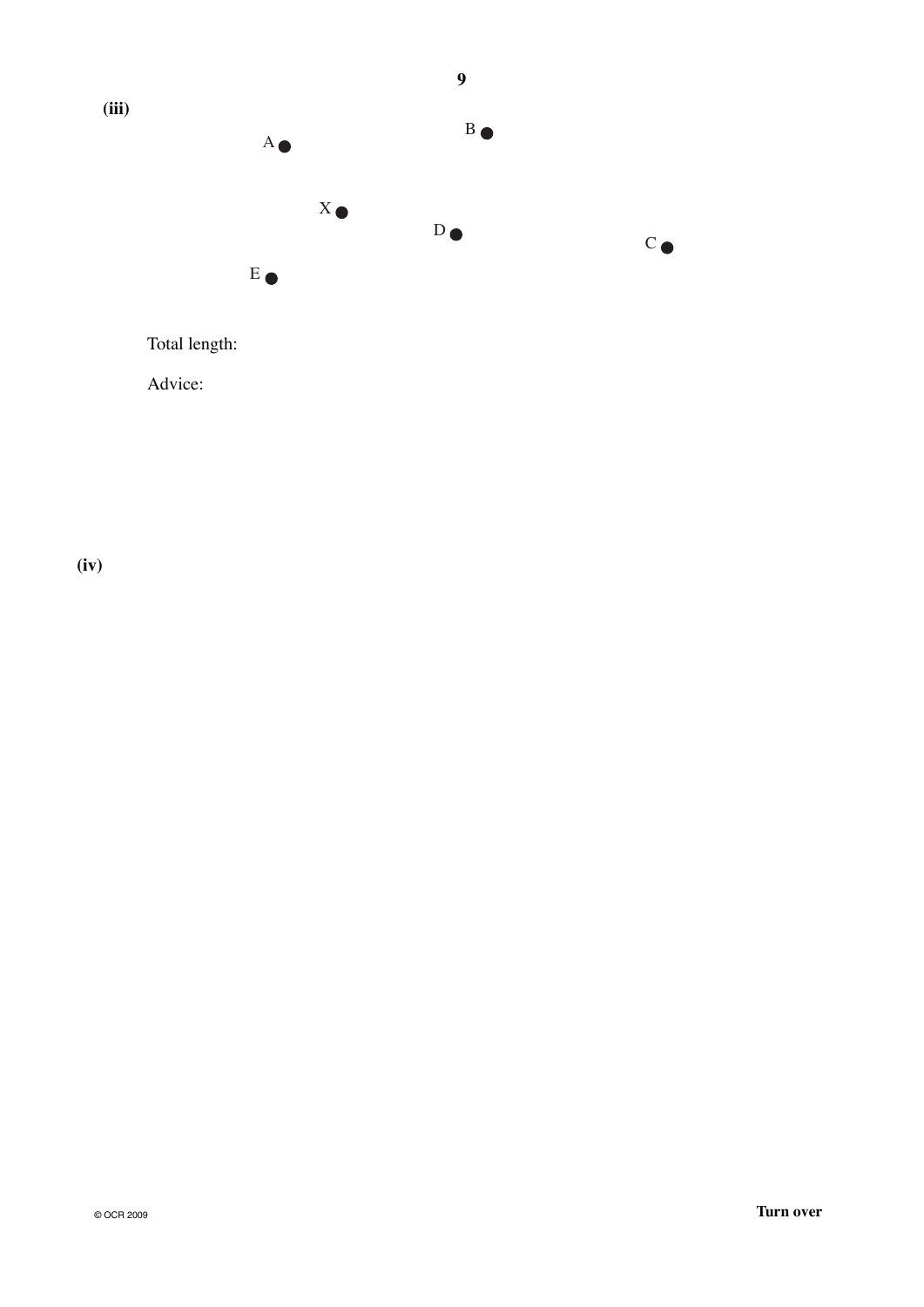**6 (i)&(ii)**

Minimum completion time:

Critical activities: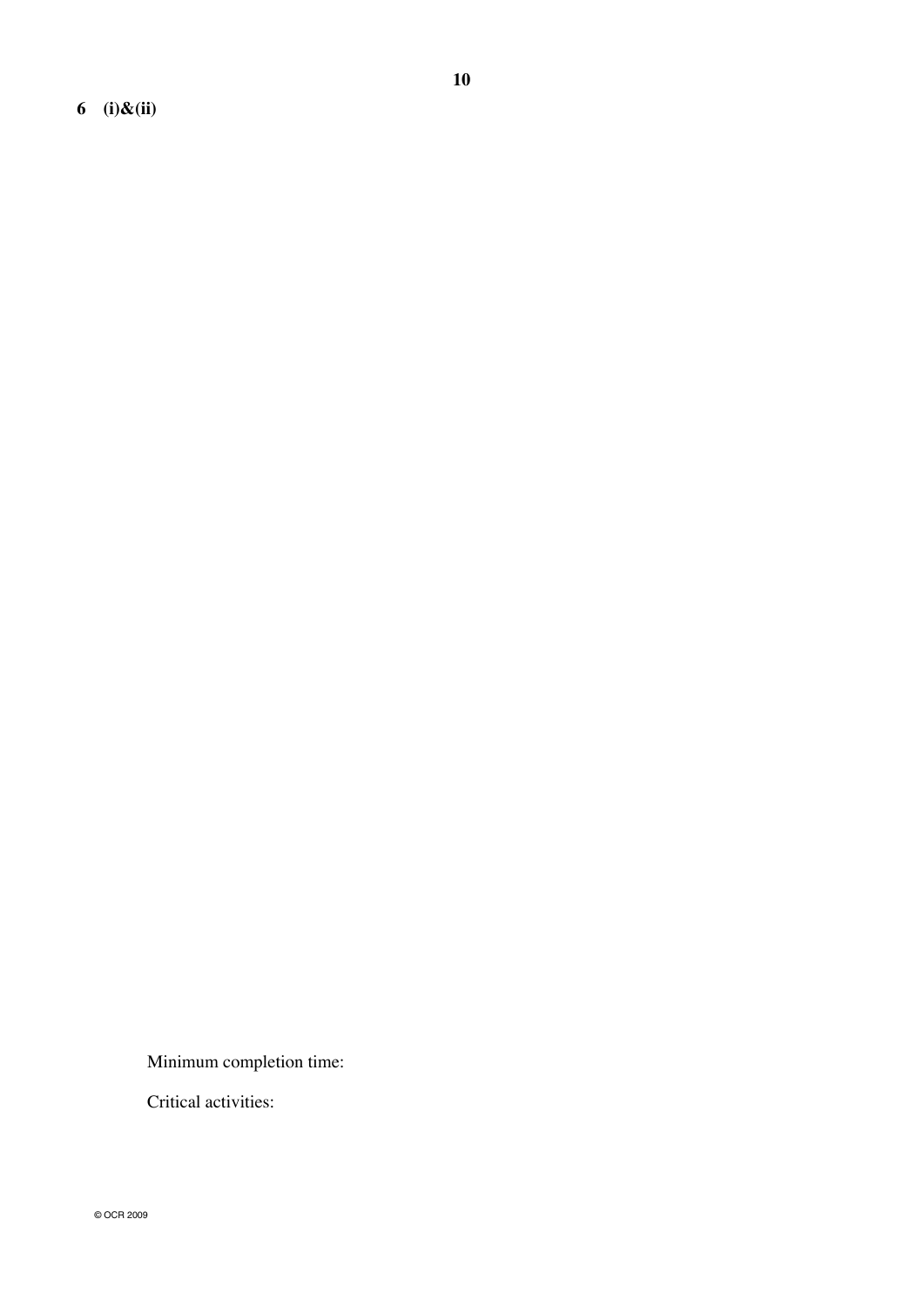| $H_{\rm}$<br>- |  |  |  |  |  |  |  |  |  |  |  |  |
|----------------|--|--|--|--|--|--|--|--|--|--|--|--|
| $\overline{G}$ |  |  |  |  |  |  |  |  |  |  |  |  |
| ${\bf F}$      |  |  |  |  |  |  |  |  |  |  |  |  |
| E              |  |  |  |  |  |  |  |  |  |  |  |  |
| D              |  |  |  |  |  |  |  |  |  |  |  |  |
| $\Gamma$<br>╰  |  |  |  |  |  |  |  |  |  |  |  |  |
| $\bf{B}$       |  |  |  |  |  |  |  |  |  |  |  |  |
| $\overline{A}$ |  |  |  |  |  |  |  |  |  |  |  |  |

Least time:

 **(iii)**

Explanation:

| (iii)   | <b>SPARE COPY OF CHART FOR QUESTION 6(iii)</b> |  |  |  |  |  |  |  |  |  |  |  |  |  |  |  |  |  |  |
|---------|------------------------------------------------|--|--|--|--|--|--|--|--|--|--|--|--|--|--|--|--|--|--|
| H       |                                                |  |  |  |  |  |  |  |  |  |  |  |  |  |  |  |  |  |  |
| ⌒<br>п. |                                                |  |  |  |  |  |  |  |  |  |  |  |  |  |  |  |  |  |  |
| F       |                                                |  |  |  |  |  |  |  |  |  |  |  |  |  |  |  |  |  |  |
| E       |                                                |  |  |  |  |  |  |  |  |  |  |  |  |  |  |  |  |  |  |
|         |                                                |  |  |  |  |  |  |  |  |  |  |  |  |  |  |  |  |  |  |
|         |                                                |  |  |  |  |  |  |  |  |  |  |  |  |  |  |  |  |  |  |
| B       |                                                |  |  |  |  |  |  |  |  |  |  |  |  |  |  |  |  |  |  |
| А       |                                                |  |  |  |  |  |  |  |  |  |  |  |  |  |  |  |  |  |  |